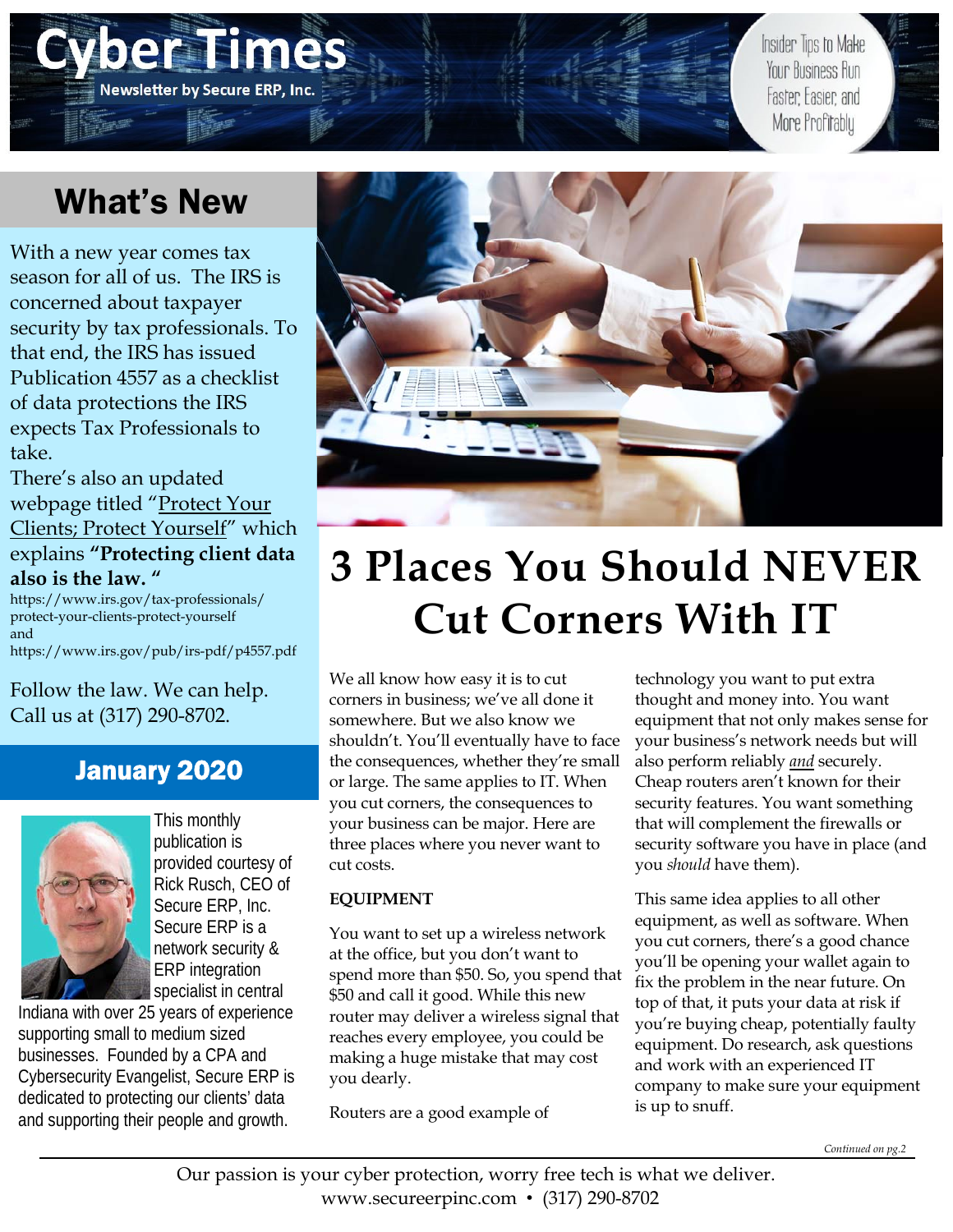Cyber Times, a monthly publication from Secure ERP, Inc. January 2020

*Continued from pg.1* 

### **GROWTH OF YOUR BUSINESS**

Whether you're just getting started or you've been in the business for a while now, you always want to invest in hardware and software that will scale *with* your business. It's safe to say that most businesses want to grow, which means adding more customers and more employees. When that's the plan, scalability becomes a big deal.

Part of it comes back to the first point: cheap equipment isn't typically designed with scalability in mind. It's a quick-fix investment. It's not made for the long haul. Where do you plan on being in five years? What are your growth goals? You have to ask these kinds of questions to determine what kind of investment you need to make, whether it's in billing software, customer service software, workstations or your network infrastructure.

If you don't think about scalability, as soon as you start really growing, you'll be hit by growing pains. You'll have to reinvest in technology, and you'll be spending far more

**"Whether you're just getting started or you've been in the business for a while now, you always want to invest in hardware and software that will scale with your business."** 

than you needed to, once for the first investment (on nonscalable tech) and once for the second investment (to catch up with your growth). But because your business has grown since that initial investment, you'll be left with a hefty bill – for much more than you paid the first time. Don't make this mistake!

### **DATA SECURITY**

Just because your data is locked away in the back room doesn't mean it's safe. For one, small businesses are the biggest targets for cybercriminals because most small businesses skimp on data security, making it easy for cybercriminals to steal data and cause a lot of problems.

To make matters worse, if you get hit with a cyber-attack or data breach, it can be incredibly difficult to recover, and many small businesses *don't* ever recover. They struggle for a few months before finally closing their doors.

You need to invest in firewalls, malware protection, data encryption, data backups, password managers and, as mentioned above, good equipment that is designed with reliability and security in mind. And no, you don't have to figure it out by yourself. It can be a lot, and as you dive into the topic of data security, you'll have questions.

This is exactly why you want to pair up with an experienced IT company that specializes in security. It is very hard to run a business and try to be a data security expert at the same time. Thankfully, you don't have to do that. You can get the most out of your equipment, you can be prepared for future growth and you can be ready for the threats to your data! You just have to make that first investment.

## **Free Report Download: The Business Owner's Guide To IT Support Services And Fees**

#### You'll learn:



**Support Services** And Fees

**What You Should Expect To** Pay For IT Support For Your<br>Business And How To Get<br>Exactly What You Need

- 1. The three most common ways IT companies charge for their services and the pros and cons of each approach.
- 2. A common billing model that puts ALL THE RISK on you, the customer, when buying IT services; you'll learn what it is and why you need to avoid agreeing to it.
- 3. Exclusions, hidden fees and other "gotcha" clauses IT companies put in their contracts that you DON'T want to agree to.
- 4. How to make sure you know exactly what you're getting to avoid disappointment, frustration and added costs later on that you didn't anticipate.

### **Claim your FREE copy today at www.secureerpinc.com/ITbuyersguide**

Our passion is your cyber protection, worry free tech is what we deliver. www.secureerpinc.com • (317) 290-8702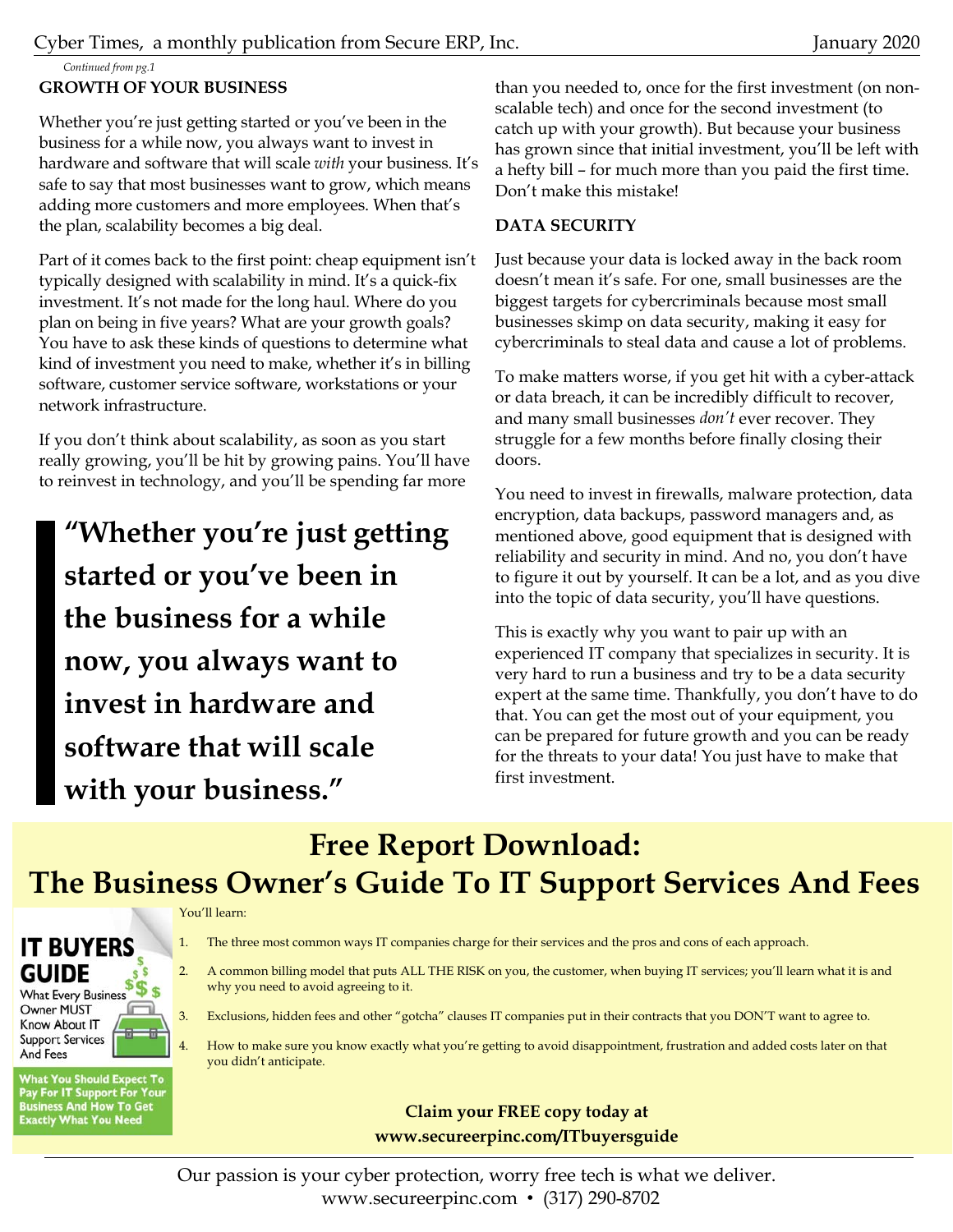## Ransomware Extortion

With a new decade comes a very scary threat. Since successful ransomware attacks don't normally breach any information the organization has no duty to inform customers of their lack of cybersecurity. Cyber criminals are about to change that.



**Their new tact in 2020 will be to RANSOM YOUR REPUTATION.** 

The crooks will threaten to disclose you've been successfully attacked to the public if you don't pay. They may even say (real of bluff) they HAVE breached your data.

Previously, as long as you had strong backups and could withstand the recovery time, (still costly downtime,) you could ignore the ransomware notice and move on. Your customers and the public were none the wiser.

Your reputation to your customers will now be on the hostage list. Be sure to discuss this with your cyber insurance agent to ensure your financial risk is minimized. Talk to us to help prevent a successful ransomware attack altogether.- R2

# **5 Keys For Building Effective Multilocation Teams**

*Technology has made it easier than ever to set up multiple offices around the country, but it also presents new challenges for business leaders: how to build and sustain a positive and productive company culture while managing geographically dispersed teams.* 

*When managing offices in multiple locations, the difference between success and failure often can be traced to the* 

*commitment that leaders have in fostering a company culture that embraces open, honest communication, accountability and alignment. Here's how you do it.*

### **1. HIRE RIGHT.**

When hiring (or promoting from within) to manage remote office locations, make sure candidates have what it takes to work independently and in a less traditionally structured environment. The nature of working remotely requires team members to be selfstarters. They also need to have the knowledge and confidence to solve challenges on their own because they won't be able to walk into your office for guidance.

#### 2.**LOOSEN THE REINS.**

As a leader, you're ultimately responsible for the success of your team. But once you've hired your team, you have to release control and let team members do their jobs. Establish key performance indicators (KPIs) to set goals, and identify steps required to accomplish those goals, but resist the temptation to micromanage. Warren Buffett said it best: "Hire well. Manage little." This will afford you time to focus on other projects. Not only that, the trust you show will breed loyalty in your team.

### 3.**CONDUCT DAILY TEAM MEETINGS.**

Daily huddles provide team members with the opportunity to quickly share their meeting schedules and news that the whole team should hear. Each person can also report on progress toward individual and company quarterly goals and note the top priority for the day. Just because you have an office in another state doesn't mean



those team members shouldn't participate. Morning meetings, even via videoconference, can build team spirit, share information, foster accountability and provide quick solutions.

#### 4. **DON'T NEGLECT ONE-ON-ONE MEETINGS.**

No matter the size of your organization or the number of remote locations, it's essential for each team member to have one-on-one time with a manager or leader. Absence does not make the heart grow fonder, so hold these meetings at least monthly and preferably biweekly. Implement a system that allows supervisors to track the progress of team members' work, provide a listening ear for any concerns and help them set goals.

#### 5. **PUBLICLY RECOGNIZE ACHIEVEMENTS.**

As leaders, it's up to us to encourage team members to be the best they can be and to recognize excellent work. Research has shown a direct correlation between workplace appreciation and productivity and engagement. A Salesforce study found that team members who feel their voices are heard are 4.6 times more likely to feel empowered to perform their best work. Create an online kudos board with an app like TINYpulse where you and fellow team members recognize peers for their accomplishments.



*Andy Bailey is the founder, CEO and lead business coach at Petra, an organization dedicated to helping business owners across the world achieve levels of success they never thought possible. With personal experience founding an Inc. 500 multimillion-dollar company that he then sold and exited, Bailey founded Petra to pass on the principles and practices he learned along the way. As his clients can attest, he can cut through organizational BS faster than a hot knife through butter.* 

Our passion is your cyber protection, worry free tech is what we deliver. www.secureerpinc.com • (317) 290-8702